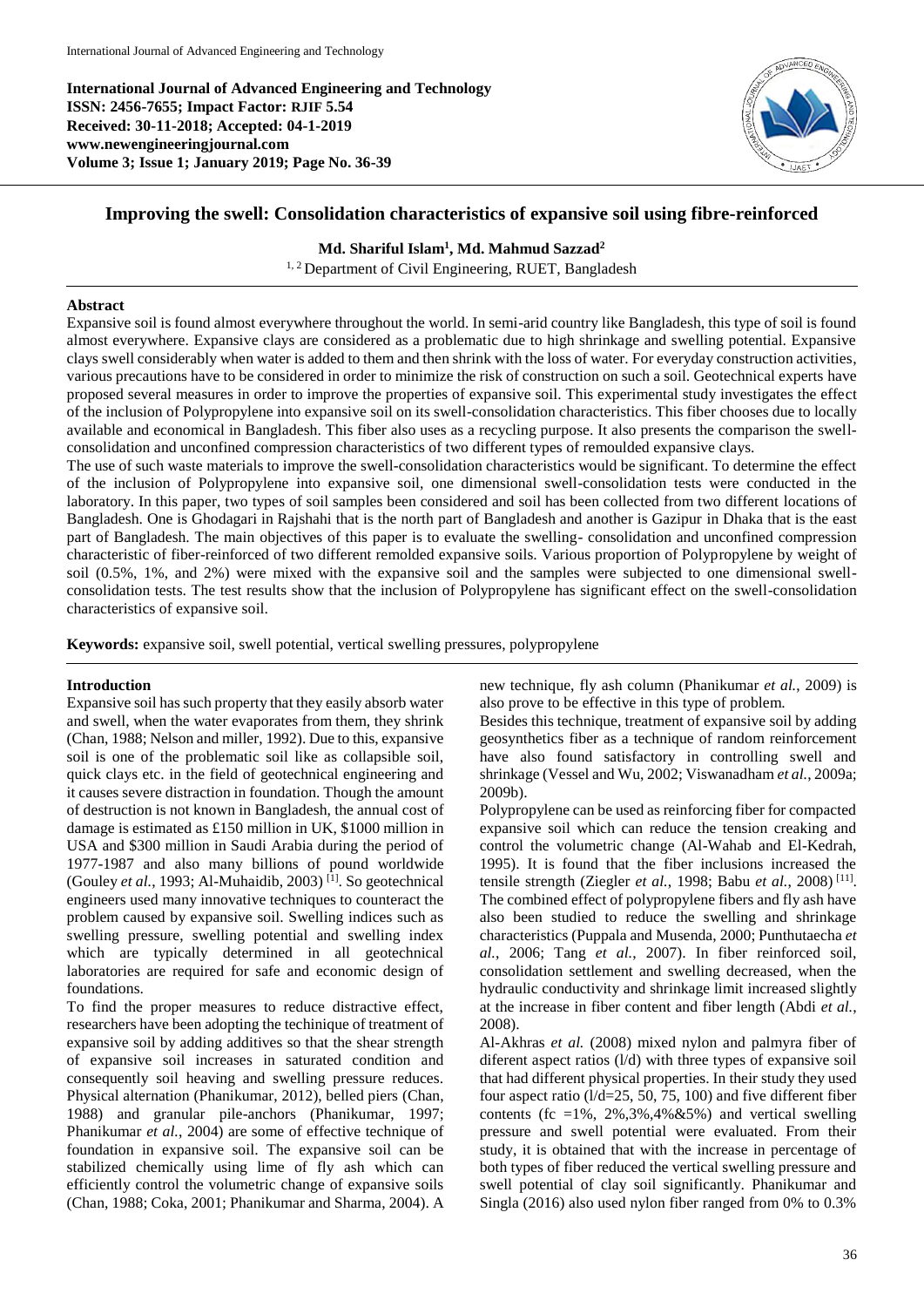with a (l/d) ratio of 15 to20 with the expansive soil. They found that heave, swell potential and vertical swelling pressure decreases with an increase in fiber content for a given fiber length (l).

This Literature investigate the swell consolidation characteristics of two types of remolded expansive clay specimen reinforced randomly with Polypropylene fiber. The effect in coefficient of compressibility and secondary compression index also studied. It should be mentioned that the work is quite different from Al-Akhras *et al.*, (2005) and Phanikumar and Singla (2016). Instant of of using nulon and palmyra fiber we used Polypropylene and the fiber content was  $(0\%, 0.5\%, 1\%, 2\%)$  without considering aspect ratio( $1/d$ ).

#### **Swelling potential and swelling pressure**

The term swelling potential is generally used to indicate the amount of vertical swell (expressed as percentage of initial sample thickness) obtained under a particular surcharge (usually 1psi).

$$
S_p = \frac{\delta h}{h} * 100\%
$$

Where,  $S_p$  = swelling potential in percentage

 $\delta h$  = amount of vertical swell

 $h = initial height$ 

The swelling pressure is defined as the vertical pressure required to prevent volume change of laterally confined sample when it is allowed to take in water. Percent expansion decreases with increase in confining pressure for a given initial moisture content and density.

#### **Free swell of soil**

This test tries to give a fair approximation of the degree of

expansiveness of a given soil sample. In this test, 10cc of dry sample was passed NO-40 sieve into 100cc of distilled warer. Then waited 24 hours until all the sample completely settles on the bottle of the cylinder. After that final volume of the sample was recorded.

Free swell =
$$
\frac{Final\,volume -Initial\,volume}{Initial\,volume} * 100
$$

#### **Free swell method (Consolidation method)**

In this test, an undisturbed soil sample is placed in a consolidometer and applied a normal load equal to 1psi. Then the sample is inundated and allowed it to swell. After the swelling is complete, load the sample in increments until the soil returns to its original volume. The pressure that corresponds to the original volume is the swelling pressure.



**Fig 1:** consolidation

#### **Test Materials**

Two different types of expansive soil of different physical property were used and garment waste was added as a reinforcing element. Expansive soil samples were collected at a depth of 0.5 meter from the ground level of Godagary, Rajshahi and Gazipur, Dhaka of Bangladesh.

| <b>Godagary Soil</b>                                 |               | <b>Gazipur Soil</b>                                |               |
|------------------------------------------------------|---------------|----------------------------------------------------|---------------|
| gravity<br>soil<br>Specfic<br>the<br>of<br>solids.Gs | 2.77          | Specfic gravity of the soil solids, G <sub>s</sub> | 2.66          |
| Water content( $\%$ )                                | 18.65         | Water content(%)                                   | 22.67         |
| Liquid $\limit(\%)$                                  | 45.28         | Liquid $\limit(\%)$                                | 35.53         |
| Plastic $\text{limit}$ $(\%)$                        | 20.58         | Plastic limit(%)                                   | 21.79         |
| Shrinkage $limit(\% )$                               | 14.87         | Shrinkage $limit(\% )$                             | 15.55         |
| Plasticity index $(\% )$                             | $24.7$ (High) | Plasticity index $(\% )$                           | 13.74(Medium) |
| Free swell index $(\% )$                             | 108.33(High)  | Free swell index $(\% )$                           | 80(Moderate)  |
| <b>USCS</b> classification                           | <b>CL</b>     | <b>USCS</b> classification                         | CL            |

**Table 1:** Index properties of expansive soils.

Based on liquid limit and plasticity index the soil was classified as CL. Table-1 represent the index property of the soil. Garment waste which was used to reinforce the soil specimen was randomly oriented as reinforcement.

# **Test Procedure**

The consolidation ring dimension was 52mm in diameter and 20mm in height. The botht unreinforced and reinforced sample were filled and uniformly compacted. The weight of fiber related to the chosen fiber content (fc) was thoroughly mixed with the expansive soil and uniformly compacted. Two porous stone was placed on the top and bottom of the soil sample. After that the sample was allowed to swell freely for 24 hours. After the equilibrium heave had been reached, the samples were subjected to compression by increasing the compressive loads on the specimen. The samples were then allowed to undergo consolidation under each load increment for 24 h. From the result e-log σvs curve is plotted and swelling pressure corresponding to the initial void ratio was determined.

# **Test Variable**

Dry unit weight (γd) of the expansive soils were 19.57 kN/m3 (Godagary) and 19.45 Kn/m3 (Gazipur). The fiber content (fc) used in this study was  $0\%$ ,  $0.5\%$ ,  $1\%$ ,  $2\%$  by the dry weight of soil.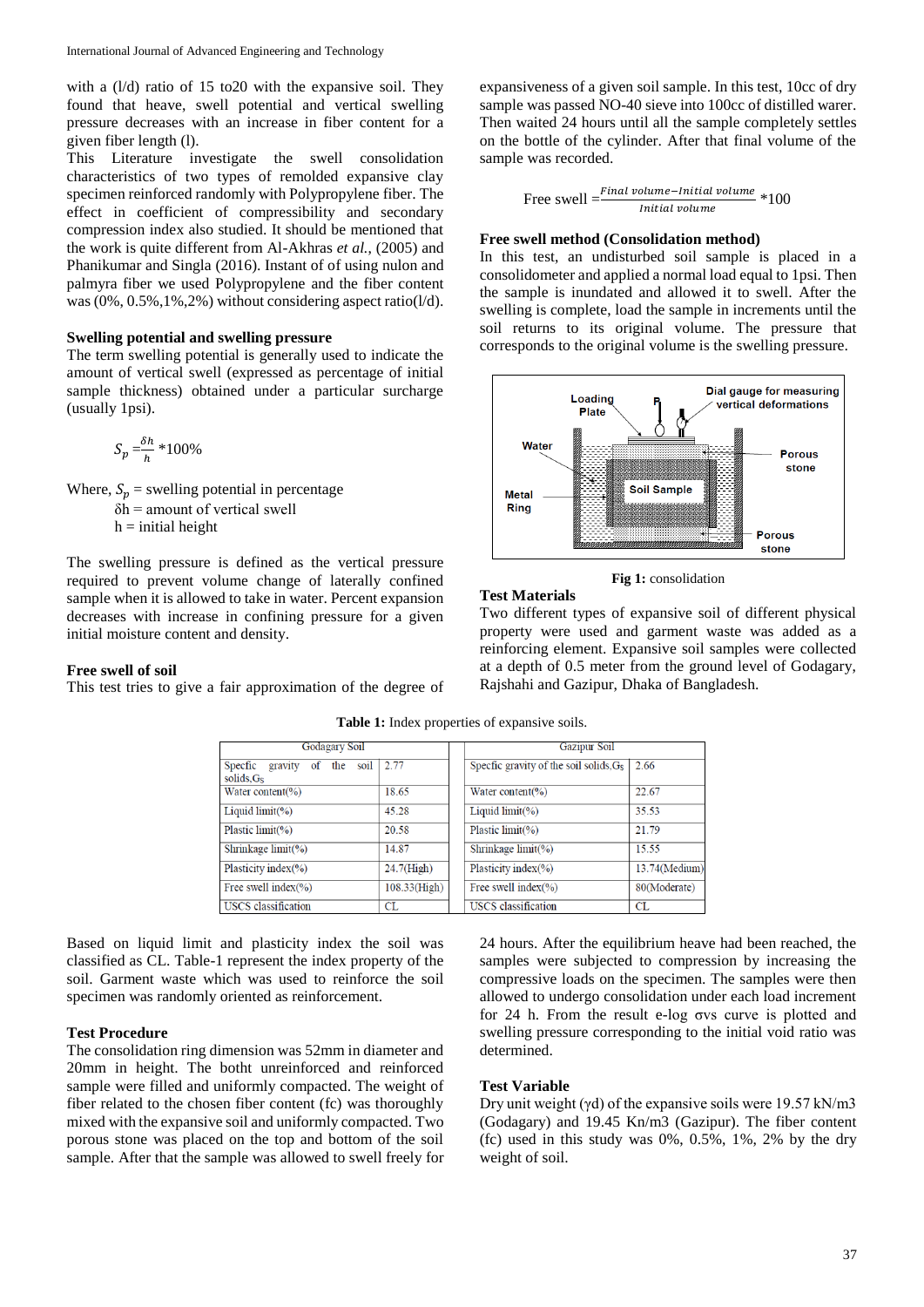# **Results**







**Fig 3:** Swelling pressure of godagari and gazipur soil sample.



**Fig 4:** relation between stress and strain (a) godagari sample (b) gazipur sample.



**Fig 4:** Relation between void ration and effective stress of (a) Godagari and (b) gazipur soil sample

# **Conclusion**

An experimental study is conducted in order to investigate the improvement in swelling characteristics of expansive soil due to using Polypropylene. From this experimental work, it is easily conclude that by using garment waste we can treat the expansive soil and also can use for construction.